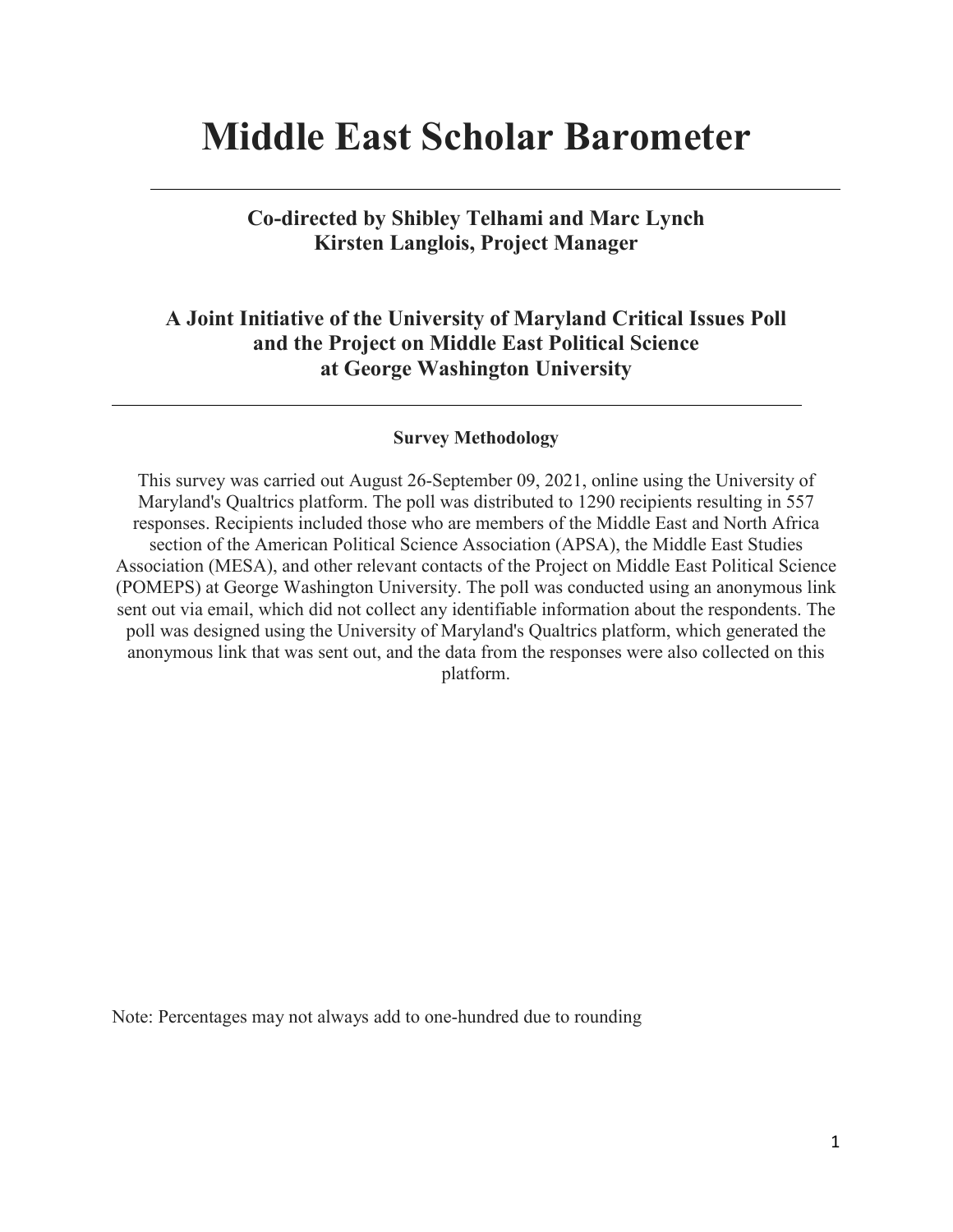## **Middle East Scholars Poll**

## Dear Colleague,

We would like to invite you to take this brief scholars' survey on Middle East politics (Middle East Scholar Barometer). As you may recall, we conducted the first round of these surveys in February 2021. This is the second survey, which repeats some of the same questions so we can track shifts over time, as well as some new, timely questions. We kept it short so that the survey should take less than 5 minutes to complete. Please note that we will make no effort to sell anything to you, your answers will remain confidential, and you will remain anonymous. We will also share the final aggregate results with you. If at any time you find that you do not want to answer a question, feel free to skip it and move on to the next one.

Thank you in advance!

Best, Marc Lynch and Shibley Telhami

## **Questions:**

This research is being conducted by Dr. Shibley Telhami at the University of Maryland, College Park and Dr. Marc Lynch at George Washington University. We are inviting you to participate in this research project because you are a scholar focusing on the Middle East and North Africa. The purpose of this research project is to gauge expert opinions on Middle East politics.

Below you will find a series of questions on Middle East politics, followed by demographic questions, that should only take you five minutes to complete. As this survey is being conducted using an anonymous link, no identifiable information about you will be collected.

Any potential loss of confidentiality will be minimized by not collecting your email address (through the use of an anonymous link) or any other information that can allow you to be identified. The data from this survey will be securely stored in the principal investigator's password protected accounts.

If we write a report or article about this research project, your identity will be protected to the maximum extent possible. Should you need to reach us for any reason regarding this survey, please contact us at [sadat@umd.edu](mailto:sadat@umd.edu)

If you have questions about your rights as a research participant, please contact the University of Maryland Institutional Review Board at [irb@umd.edu.](mailto:irb@umd.edu)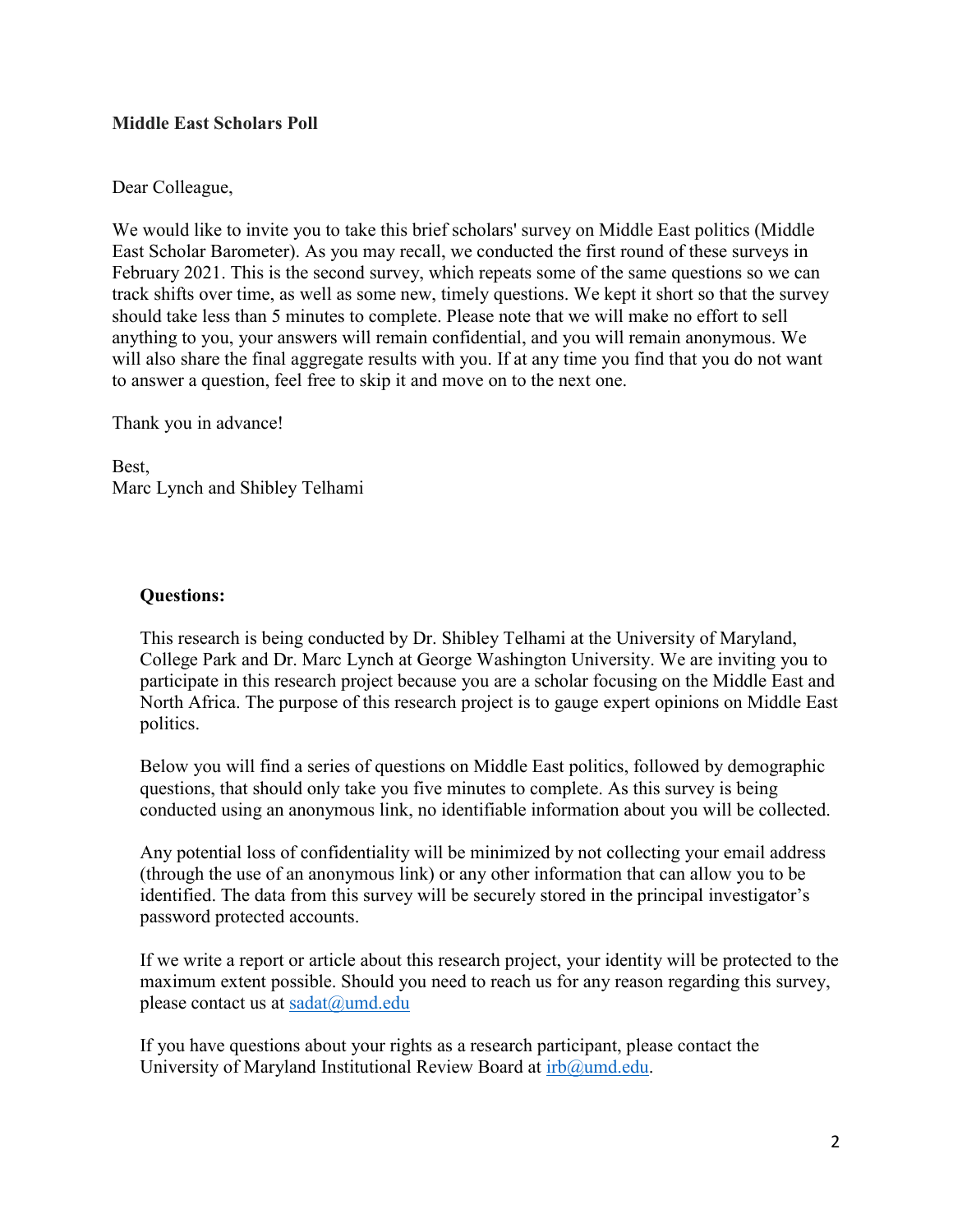Your participation in this research is completely voluntary. You may choose not to take part at all. If you decide to participate in this research, you may stop participating at any time. By consenting below, you indicate that you are at least 18 years of age.

I acknowledge that I have read the information about the survey above and I give my consent in order to participate: **[FORCE RESPONSE]**

|                                                   | Total         |
|---------------------------------------------------|---------------|
| a) I consent                                      | more than 99% |
| b) I do not consent (if you selected this option, | $< 1\%$       |
| please exit the survey now)                       |               |

1. Which one is closer to your view about the impact of the US military withdrawal from Afghanistan on the credibility of the US in the Middle East? **[RANDOMIZE]**

|                                              | Total      |
|----------------------------------------------|------------|
| a) It has undermined it                      | <b>58%</b> |
| b) It has neither undermined nor enhanced it | -39        |
| c) It has enhanced it                        |            |

2. A year ago, the Abraham Accords were signed, initially between Israel on the one hand, and the United Arab Emirates and Bahrain on the other (later expanded to include Morocco and Sudan). What it is your opinion on its impact on the following

**Total Q2A. the prospects of Israeli-Palestinian peace**

| Very positive                 | $1\%$ |
|-------------------------------|-------|
| Somewhat positive             |       |
| Neither negative nor positive | 22    |
| Somewhat negative             | -31   |
| Very negative                 |       |

#### **Q2B. advancing democracy / human rights in the Middle East**

| Very positive                 | $< 1\%$ |
|-------------------------------|---------|
| Somewhat positive             |         |
| Neither negative nor positive | 25      |
| Somewhat negative             | 27      |
| Very negative                 | 43      |

#### **Q2C. advancing regional stability**

| Very positive     | 4% |
|-------------------|----|
| Somewhat positive |    |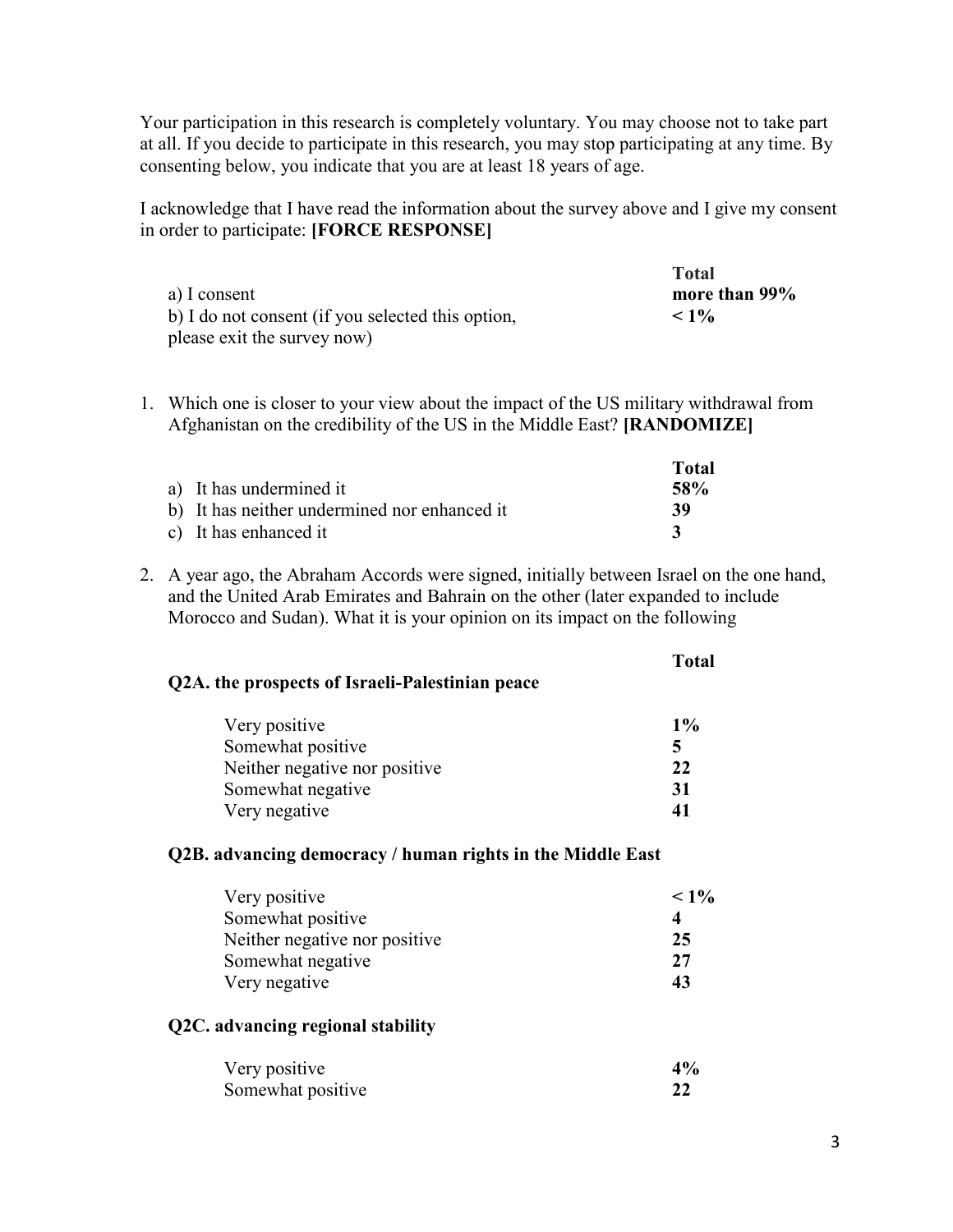| Neither negative nor positive | 33 |
|-------------------------------|----|
| Somewhat negative             | 22 |
| Very negative                 | 19 |

## **Q2D. advancing US interests as you understand them to be**

| Very positive                 | $11\%$ |
|-------------------------------|--------|
| Somewhat positive             | 30     |
| Neither negative nor positive | 25     |
| Somewhat negative             | 20     |
| Very negative                 | 14     |

3. Tunisia's President Kaes Al-Saeid recently suspended Parliament and seized emergency powers. Some have described these steps as constituting a coup. Do you agree or disagree?

|               | <b>Total</b> |
|---------------|--------------|
| a) Agree      | 58%          |
| b) Disagree   | 14           |
| c) Don't know | 28           |

4. In your opinion, have these actions made democracy in Tunisia more or less likely a decade from now?

|         |            | <b>Total</b> |
|---------|------------|--------------|
|         | a) More    | 3%           |
| b) Less |            | 76           |
|         | c) Neither | 21%          |

5. The stated aim of international diplomacy toward the Israeli-Palestinian conflict has been to achieve two states, the state of Israel next to a sovereign state of Palestine established within the territories that Israel occupied in the 1967 war. Which of the following is closer to your view about the likelihood of this outcome? **[RANDOMIZE]**

|                                                            | Total |
|------------------------------------------------------------|-------|
| a) It's no longer possible                                 | 57%   |
| b) It's possible and probable within the next ten years    | 3     |
| c) It's possible, but improbable within the next ten years | 40    |

6. In your opinion, which of the following comes closest to describing the current reality in Israel, the West Bank, and Gaza: **[RANDOMIZE]**

|                                                  | Total |
|--------------------------------------------------|-------|
| a) The state of Israel with temporary occupation | $1\%$ |
| of the West Bank and Gaza                        |       |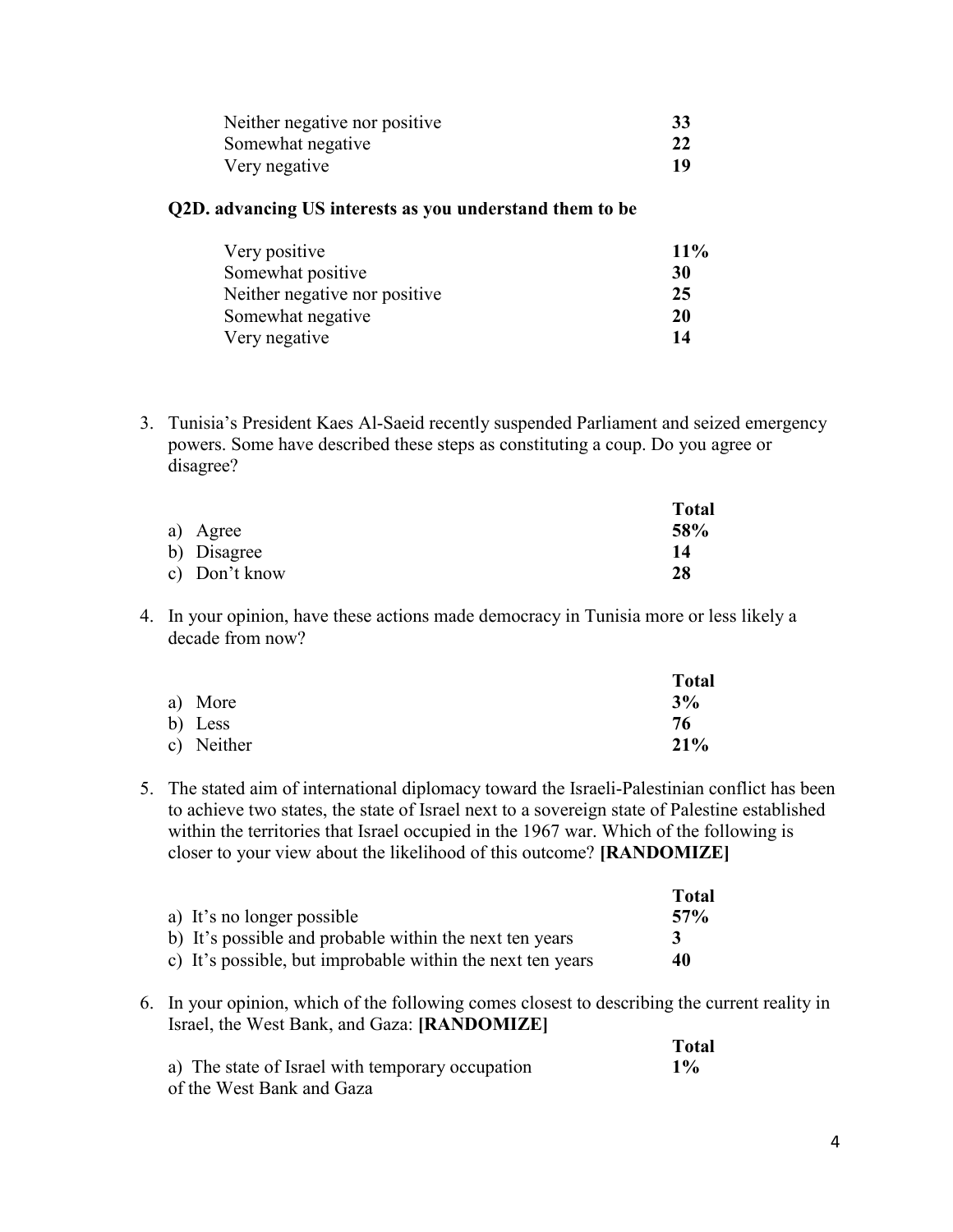| b) The state of Israel with semi-permanent occupation | 27 |
|-------------------------------------------------------|----|
| of the West Bank and Gaza                             |    |
| c) Two unequal states                                 |    |
| d) A one-state reality with inequality, but not       |    |
| akin to Apartheid                                     |    |
| e) A one-state reality akin to Apartheid              |    |

7. If a two-state outcome is, or becomes, no longer possible, which of the following is most likely in Israel, the West Bank, and Gaza in the next ten years? **[RANDOMIZE]**

| a) A single state with equality between Israelis  | <b>Total</b><br>$2\%$ |
|---------------------------------------------------|-----------------------|
| and Palestinians                                  |                       |
| b) A one-state reality with increasing inequality | 16                    |
| but not akin to Apartheid                         |                       |
| c) A one-state reality akin to Apartheid          | 80                    |
| d) A confederation                                |                       |

8. Would the U.S. returning to the Joint Comprehensive Plan of Action (JCPOA) as it currently stands: **[RANDOMIZE]**

|                                                      | <b>Total</b> |
|------------------------------------------------------|--------------|
| a) Make it less likely Iran gets a nuclear weapon    | 69%          |
| in the next ten years?                               |              |
| b) Make it more likely Iran gets a nuclear weapon    | 3            |
| in the next ten years?                               |              |
| c) Make no real difference to the likelihood of Iran | 28           |
| getting a nuclear weapon in the next ten years?      |              |

9. Which strategy towards Iran is most likely to produce results favorable to U.S. interests? **[RANDOMIZE]**

|                                                         | <b>Total</b> |
|---------------------------------------------------------|--------------|
| a) Pursue "Maximum Pressure" policy                     | 4%           |
| b) Return immediately to the JCPOA before               | 65           |
| addressing other issues                                 |              |
| c) Try to negotiate a grand bargain which includes      | 30           |
| ballistic missiles, drones, and regional security prior |              |
| to returning to the JCPOA                               |              |
| d) Take preventive military action against Iran's       |              |
| nuclear program                                         |              |

10. In comparison to six months ago, is a return to the JCPOA now more or less likely?

|         | <b>Total</b> |
|---------|--------------|
| a) More | 25%          |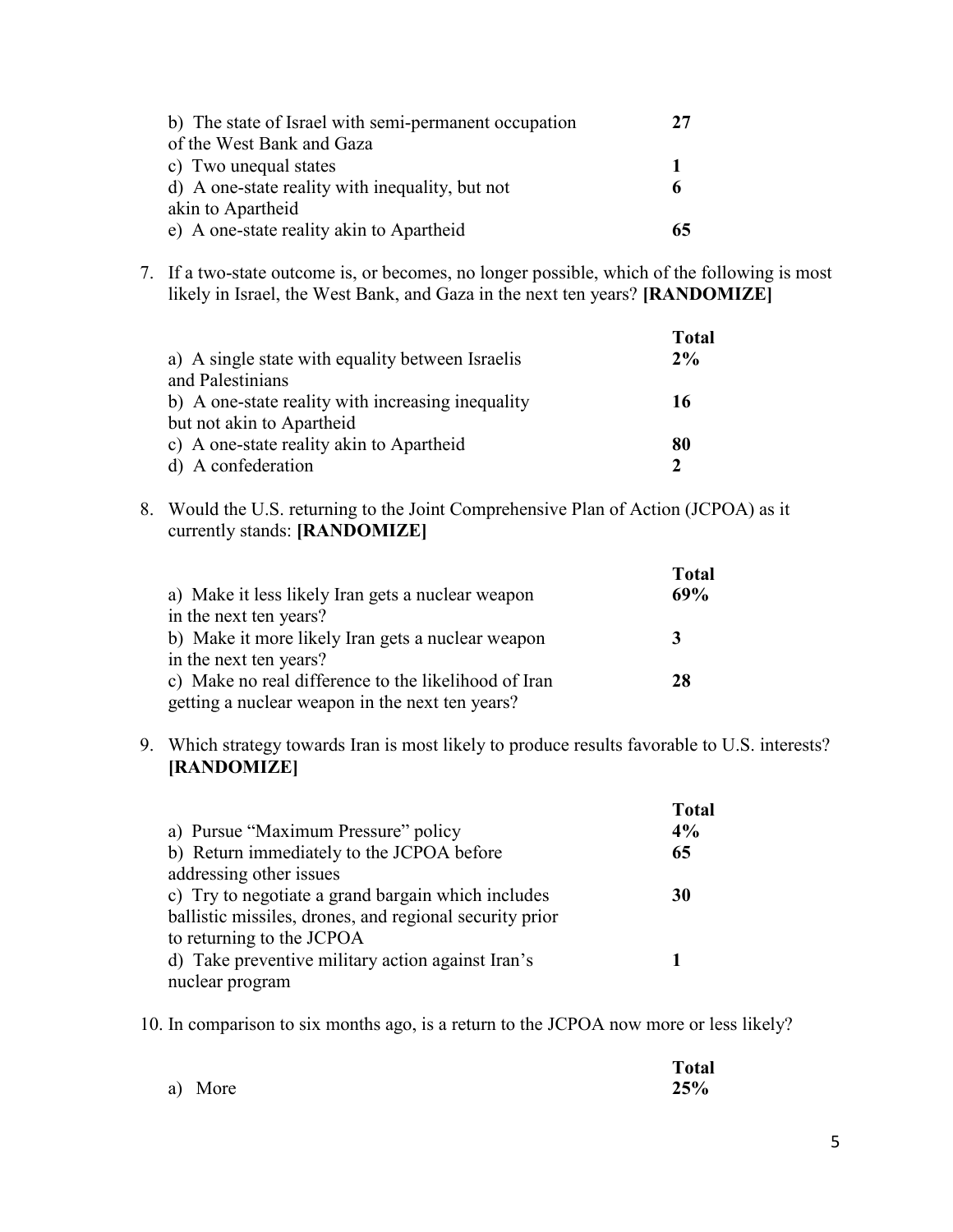| b) Less            |    |
|--------------------|----|
| c) Same likelihood | 39 |

## 11. **[Ask to those who answered b) Less to the last question]** Who in your assessment is more responsible for the reduced likelihood of returning to the JCPOA:

|                 | <b>Total</b> |
|-----------------|--------------|
| a) The US       | 46%          |
| b) Iran         | 18           |
| c) Both equally | 33           |
| d) Neither      |              |

#### 12. What is your profession? (Please select one)

|   |                               | <b>Total</b> |
|---|-------------------------------|--------------|
|   | a) Tenure-track professor     | 49%          |
|   | b) Non tenure-track professor | 12           |
|   | c) Graduate student           | 14           |
|   | d) Professor Emeritus         |              |
|   | e) Independent scholar        | 6            |
| f | Retired scholar               | 6            |
|   | Other                         |              |

## 13. Are you a member of one of the following? (Check all that apply)

|                                           | Total  |
|-------------------------------------------|--------|
| a) Middle East Studies Association        | $71\%$ |
| b) American Political Science Association | 29     |

#### 14. What is your discipline? (Please select one)

|                          | <b>Total</b> |
|--------------------------|--------------|
| a) Political science     | 48%          |
| b) Not political science |              |

## 15. What is your preferred gender identity? (Please select one)

|    |                                  | <b>Total</b> |
|----|----------------------------------|--------------|
|    | a) Male                          | 58%          |
|    | b) Female                        | 37           |
|    | c) Transgender male              | 0            |
|    | d) Transgender female            | 0            |
|    | e) Gender variant/non-conforming | < 1          |
| f) | Other                            | 0            |
|    | g) Prefer not to answer          |              |

16. Are you currently located outside or inside of the United States? (Please select one)